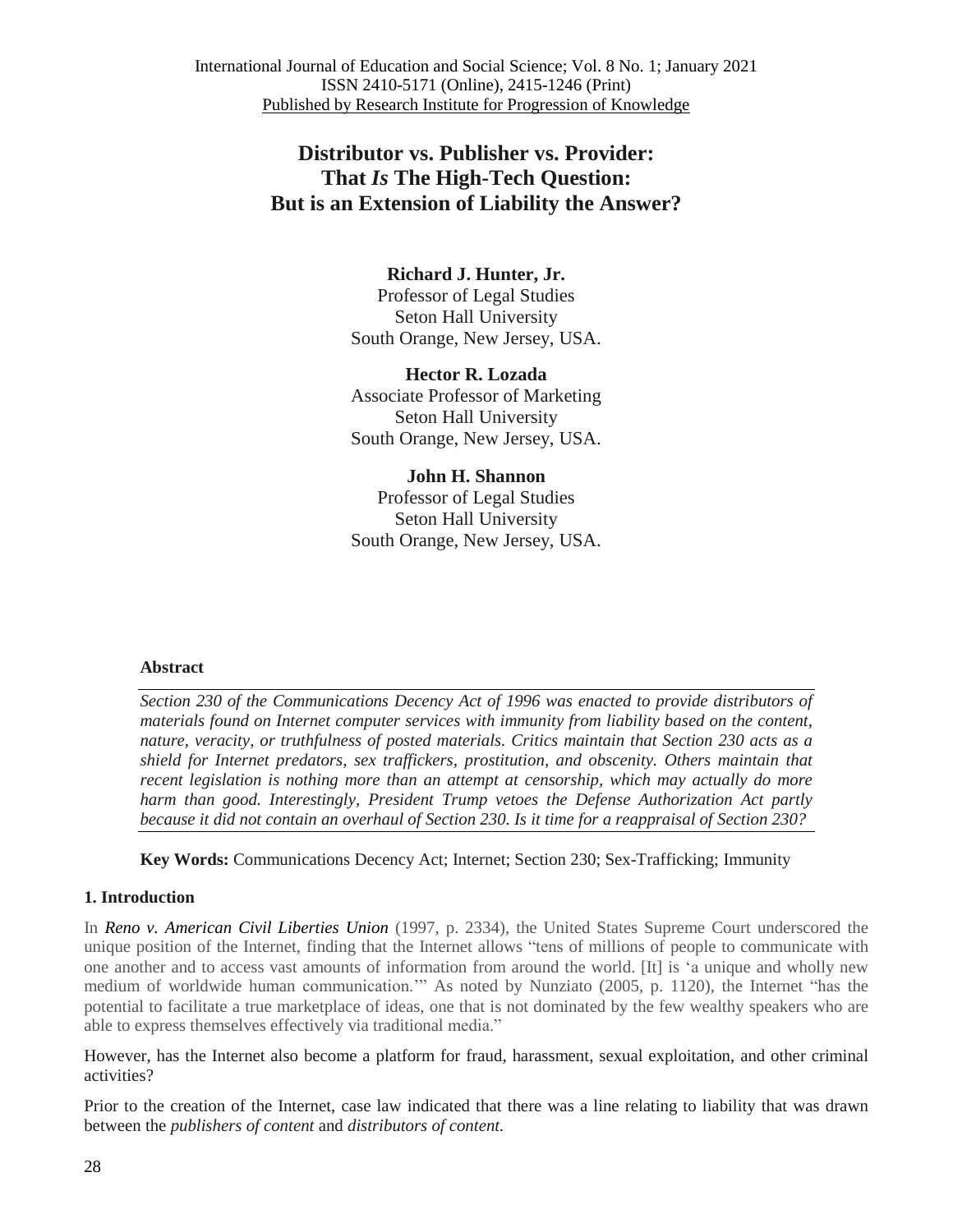www.ijessnet.com International Journal of Education and Social Science Vol. 8 No. 1; January 2021

A *publisher* would be expected to have "awareness" of the content, nature, veracity, or truthfulness of material it was publishing, and thus should be held liable for any illegal content it had published. In contrast, a *distributor*, without more, would likely *not* be aware of the content, nature, veracity, or truthfulness of material it was making available on its platform, and thus would be immune from the imposition of liability.

The distinction between a distributor and a publisher was noted in *Doe v. America Online, Inc.* (2001). Citing *Zeran v. America On Line, Inc.* (1997), the United States Court of Appeals for the Fourth Circuit stated:

"The terms "publisher" and "distributor" derive their legal significance from the context of defamation law. Although [Zeran] attempts to artfully plead his claims as ones of negligence, they are indistinguishable from a garden variety defamation action. Because the publication of a statement is a necessary element in a defamation action, only one who publishes can be subject to this form of liability. Publication does not only describe the choice by an author to include certain information. In addition, both the negligent communication of a defamatory statement and the failure to remove such a statement when first communicated by another party—each allege by [Zeran] here under a negligence label—constitute publication (see also Keeton et al., 1983; *Tacket v. General Motors Corp.*, 1987).

As stated in a Note the *Harvard Law Review* (2018), this principle had been firmly established in *Smith v. California* (1959), where the United States Supreme Court had ruled that creating liability for a *provider* (in this case, a book store) would have "a collateral effect of inhibiting the freedom of expression, by making the individual the more reluctant to exercise it." The position of a provider is more akin to that of a distributor, as described in *Doe v. America Online, Inc.* (2001).

#### **2. The Communications Decency Act of 1996**

Section 230 of the *Communications Decency Act of 1996* (CDA) has become the focus of efforts to immunize Internet providers for third-party postings (see Ciolli, 2008). Section 230 of the CDA is codified as *Title V of the Telecommunications Act of 1996* (see Soderman, 1996). The CDA was the product of legislation written by Senator James Exon (Cannon, 1996). The following is a statement of the overall purposes of the Act:

*"An Act to promote competition and reduce regulation in order to secure lower prices and higher quality services for telecommunications consumers and encourage the rapid deployment of new telecommunications technologies."*

At the same time, the CDA was also designed to make *knowingly sending indecent or obscene material to minors a criminal offense*. Alarmed by the prospect of the imposition of criminal liability, representatives of the tech industry reacted by attempting to convince the House of Representatives to amend the base bill which had required service providers to block indecent content, essentially exposing them to liability as publishers, in order to find a more balanced approach. This designation as a publisher might expose providers to liability for other content such as materials judged to be libelous.

In *Blumenthal v. Drudge* (1998), the United States District Court in Washington, D. C. had noted:

―In February of 1996, Congress made an effort to deal with some of these challenges in enacting the Communications Decency Act of 1996. While various policy options were open to the Congress, it chose to "promote the continued development of the Internet and other interactive computer services and other interactive media" and "to preserve the vibrant and competitive free market" for such services, largely "unfettered by Federal or State regulation ...." Whether wisely or not, it made the legislative judgment to effectively immunize providers of interactive computer services from civil liability in tort with respect to material disseminated by them but created by others. In recognition of the speed with which information may be disseminated and the near impossibility of regulating information content, Congress decided not to treat providers of interactive computer service like other information providers such as newspapers, magazines or television and radio stations, all of which may be held liable for publishing or distributing obscene or defamatory material written or prepared by others. While Congress could have made a different policy choice, it opted not to hold interactive computer services liable for their failure to edit, withhold or restrict access to offensive material disseminated through their medium" (cited in Ku & Lipton, 2006).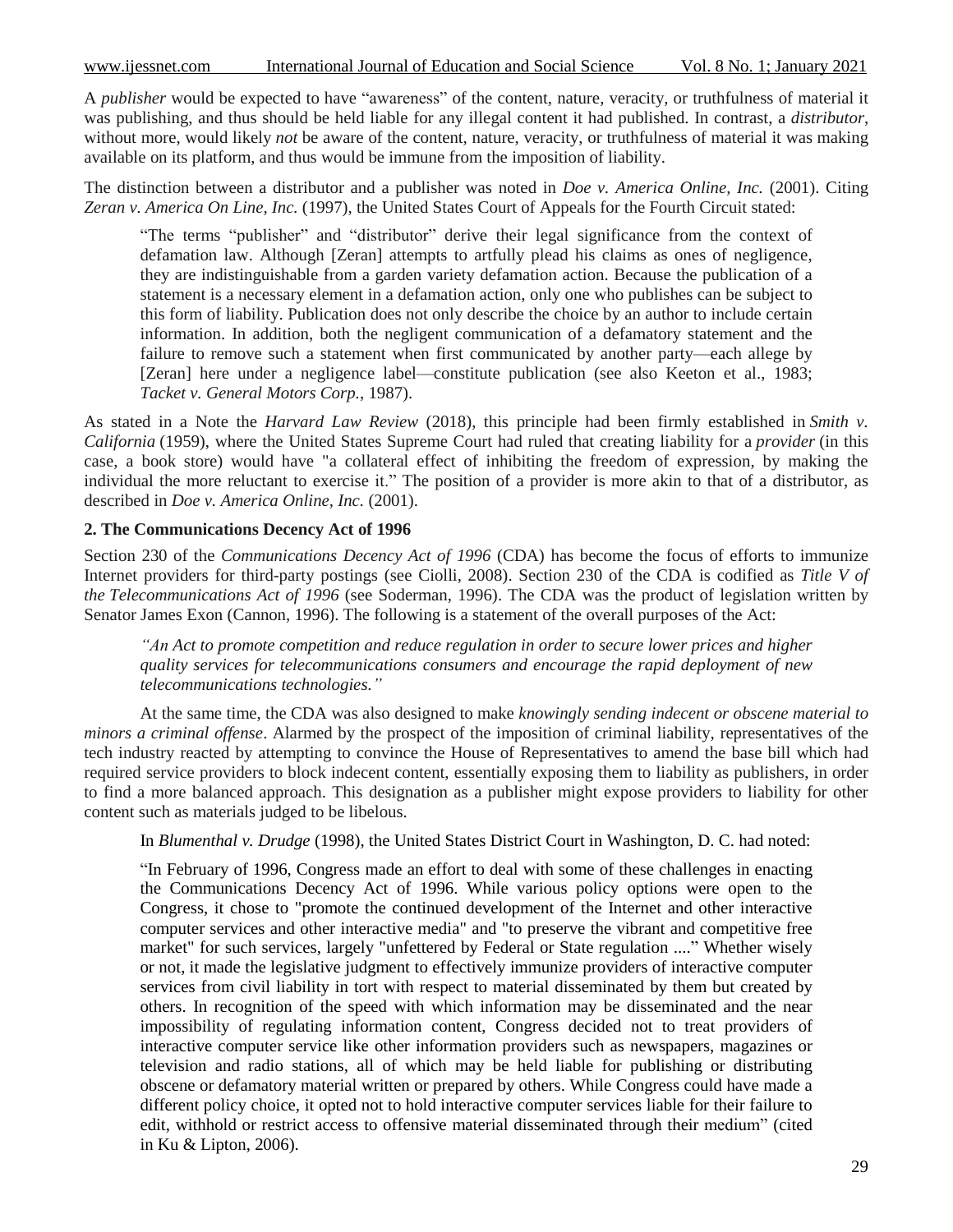### **2.1 Legislative History of the CDA**

Two Members of the House of Representatives would assume a critical role in the legislative process surrounding the enactment of the CDA—most especially the inclusion of Section 230. Representatives Christopher Cox and Ron Wyden and their staffs wrote Section 509 of the House bill, which was titled as the *Internet Freedom and Family Empowerment Act* (see Rappaport, 1995). The intent of Section 509 was to overrule *Stratton Oakmont, Inc. v. Prodigy Services Co.* (1995), so that services providers could "moderate" content as they felt necessary and not act as a wholly neutral conduit of information, and still not assume liability as a publisher for user-generated content. Section 509 was added to the CDA.

In October 1994, an unidentified user of [Prodigy's](https://wikivisually.com/wiki/Prodigy_(online_service)) *Money Talk* bulletin board created a post which claimed that [Stratton Oakmont,](https://wikivisually.com/wiki/Stratton_Oakmont) a Long Island securities investment banking firm, and its president [Danny Porush](https://wikivisually.com/wiki/Danny_Porush) had committed fraud in connection with the initial public offering (IPO) of stock of Solomon-Page, Ltd. Stratton Oakmont sued Prodigy and the unidentified poster for [defamation.](https://wikivisually.com/wiki/United_States_defamation_law)

The *Stratton* court had held that *Prodigy* was liable as the *publisher* of the content that had been created by its users because it had exercised "editorial control" over the messages posted by users on its message boards by (1) posting Content Guidelines for users; (2) enforcing those guidelines with "Board Leaders"; and (3) utilizing screening software designed to remove offensive language. In so finding, the New York Supreme Court had refused to apply *Cubby, Inc. v. CompuServe Inc.* (1991), a case in which the court had found that *CompuServe* was not liable as a publisher for user-generated content. In distinguishing *Prodigy Services* from *Cubby*, the New York Supreme Court's reasoned that Prodigy Services was liable to Stratton Oakmont for defamation because "Prodigy's conscious choice, to gain the benefits of editorial control, has opened it up to a greater liability to CompuServe and other computer networks that make no such choice." The decision in *Prodigy Services* (1995) raised immediate concerns. Ï

The *Telecommunications Act of 1996*, which contained both Senator James Exon's base CDA bill and the Cox/Wyden's provision, passed both Houses of Congress nearly unanimously, and was signed into law by President Bill Clinton in February 1996. The Cox/Wyden provision section was codified as Section 230 in Title 47 of the U.S. Code. Fearing that the specter of liability would deter service providers from blocking and screening offensive material, Congress included Section 230's broad immunity found in Section (b)(4) "to remove disincentives for the development and utilization of blocking and filtering technologies that empower parents to restrict their children's access to objectionable or inappropriate online material‖ (see *Zeran v. America on Line*, Inc., 1997).

#### **2.2 A Challenge to the CDA**

The "anti-indecency" provisions of the CDA were immediately challenged by the American Civil Liberties Union. The CDA had made it a crime, punishable by up to two years in jail and/or a \$250,000 fine, for anyone to engage in online speech that is "indecent" or "patently offensive" if the speech could be viewed by a minor. "The ACLU argued that the censorship provisions were unconstitutional because they would criminalize expression protected by the First Amendment and because the terms 'indecency' and 'patently offensive' are unconstitutionally overbroad and vague" (ACLU, 2017a; see also Jacques, 1997).

On June 26, 1997, the United States Supreme Court in *Reno v. American Civil Liberties Union* ruled all of the anti-indecency sections of the CDA were unconstitutional in violation of the First Amendment (see McGuire, 1998)—but the Court left Section 230 intact.

In writing for a unanimous United States Supreme Court, Justice John Paul Stevens stated:

―The dramatic expansion of this new marketplace of ideas contradicts the factual basis of this contention. The record demonstrates that the growth of the Internet has been and continues to be phenomenal. As a matter of constitutional tradition, in the absence of evidence to the contrary, we presume that governmental regulation of the content of speech is more likely to interfere with the free exchange of ideas than to encourage it. The interest in encouraging freedom of expression in a democratic society outweighs any theoretical but unproven benefit of censorship" (*Reno v*. *American Civil Liberties Union*, 1997, p. 343).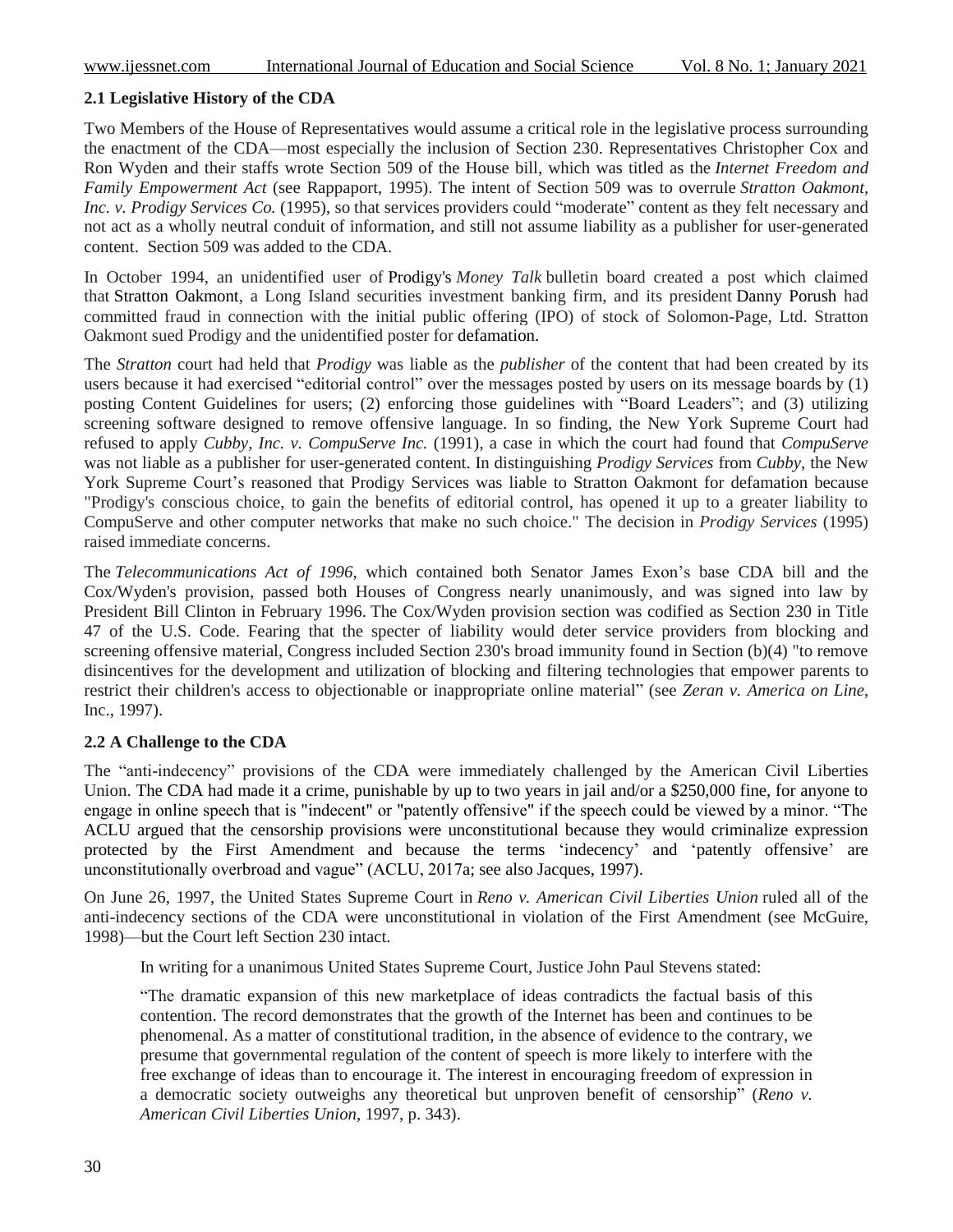Relating to the issues surrounding immunization of providers from liability found in Section 230 (see Sheridan, 1997), the Fourth Circuit Court of Appeals in *Zeran v. America Online, Inc.* (1997) stated:

―Congress considered the weight of the speech interests implicated and chose to immunize service providers to avoid any such restrictive effect. Faced with potential liability for each message republished by their services, interactive computer service providers might choose to severely restrict the number and type of messages posted. It would be impossible for service providers to screen each of their millions of postings for possible problems. The specter of tort liability in an area of such prolific speech would have an obvious chilling effect. The amount of information communicated via interactive computer services is therefore staggering. Interactive computer services have millions of users. [Section] 230 immunity was thus evident. Congress' purpose in providing the Section, Congress made a policy choice—not to deter harmful online speech through the separate route of imposing tort liability on companies that serve as intermediaries for other parties' potentially injurious messages."

# **3. A Focus on Section 230**

Section 230 was developed in response to several lawsuits that had been filed against Internet service providers that had resulted in different conclusions on the question whether the services providers should be treated as "publishers or distributors" of the content created by its users.

Section 230 of the CDA has frequently been cited as a foundation of the expansion of the Internet. Some have referred to Section 230 as "The Twenty-Six Words That Created the Internet" (Kosseff, 2019). Ciolli (2008, p. 137) commented that "In 1996 Congress, hoping to preserve and promote a vibrant and competitive free marketplace of ideas on the Internet, passed Section 230 of the Communications Decency Act, a controversial statute that grants the owners of private online forums and other Internet intermediaries unprecedented immunity from liability for defamation and related torts committed by third party users."

The language of Section 230(c)(1) provides:

*"No provider or user of an interactive computer service shall be treated as the publisher or speaker of any information provided by another information content provider."*

Further, Section  $230(c)(2)$  of the Act, Congress provided:

*"No provider or user of an interactive computer service shall be held liable on account of-- (A) Any action voluntarily taken in good faith to restrict access to or availability of material that the provider or user considers to be obscene, lewd, lascivious, filthy, excessively violent, harassing, or otherwise objectionable, whether or not such material is constitutionally protected; or*

*(B) any action taken to enable or make available to information content providers or others the technical means to restrict access to material described in paragraph (1)."*

In analyzing the of immunity provisions of Section 230, courts have generally applied a three-prong test. As noted by Ruane (2018), a defendant must satisfy *each* of the three prongs to gain the benefit of the immunity provision:

1. The defendant must be a "provider or user" of an "interactive computer service";

2. The cause of action asserted by the plaintiff must treat the defendant as the "publisher or speaker" of the harmful information at issue; and

3. The information must be "provided by another information content provider," i.e., the defendant must not be the "information content provider" of the harmful information at issue (see also *Gentry v. eBay, Inc.*, 2002).

In *Barrett v. Rosenthal* (2006), the California Supreme Court wrote that "Congress implemented its intent not by maintaining the common law distinction between 'publishers' and 'distributors,' but by broadly shielding all providers from liability for 'publishing' information received from third parties" (see also Miles, 2007). The *Barrett* court continued: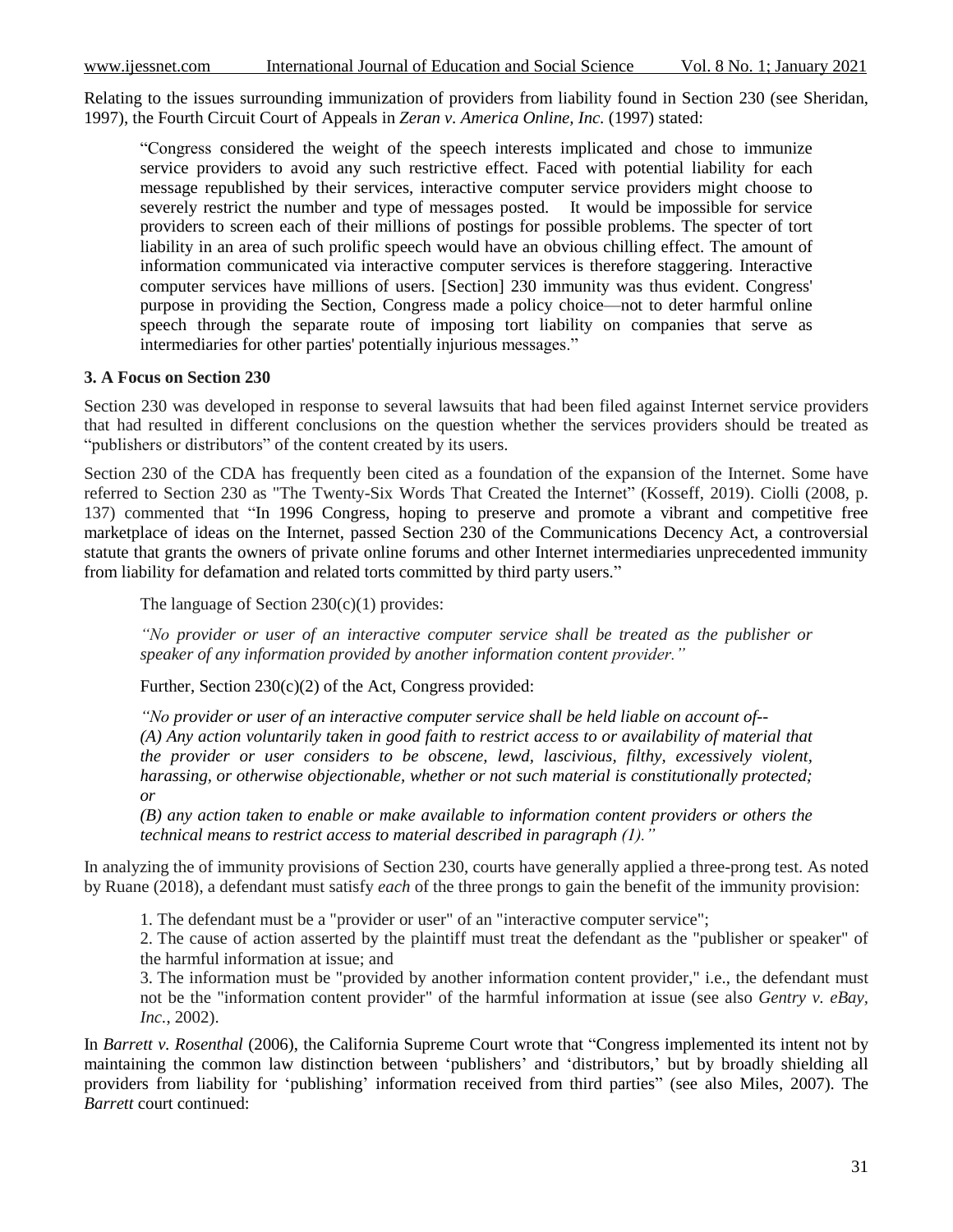"Both the terms of section  $230(c)(1)$  and the comments of Representative Cox reflect the intent to promote active screening by service providers of online content provided by others. Thus, the immunity conferred by section 230 applies even when self-regulation is unsuccessful, or completely unattempted. It would be anomalous to hold less active "distributors" liable upon notice. It chose to protect even the most active Internet publishers, those who take an aggressive role in republishing third party content. Congress contemplated self-regulation, rather than regulation compelled at the sword point of tort liability."

#### **3.1 Challenges Relating to Section 230**

Since *Reno* was decided in 1997, partially on constitutional grounds, numerous cases relating to liability have been filed. However, one fact has become apparent: As the Federal Circuit stated in *Marshall's Locksmith Service Inc. v. Google, LLC* (2019), "Section 230 protections are not limitless" (see also Rubin & Chen, 2019). For example, statutes were enacted which have required providers to remove essentially *criminal materials* relating to copyright infringement. However, a tipping point – or at least reaching a point where blanket immunity for providers would be seriously questioned—would arise in the context of sex trafficking and prostitution (see Goldman, 2017).

#### **4. Time for a Reappraisal?**

What events provided the opportunity for a reappraisal of Section 230? Biederman (2019) reports that "online sexual victimization of American children appears to have reached epidemic proportions due to the allowances granted by Section 230.‖ Advocates against exploitation and sex trafficking such as the *National Center for Missing and Exploited Children* pressured websites such as *Facebook*, *MySpace*, and *Craigslist* to refuse to publish or to "pull" such content. Because several of the more "mainstream" sites were blocking objectionable content, those that engaged or profited from trafficking began to use more obscure sites, leading to the creation of sites like *Backpage*. [*Backpage* was launched in 2004 by *New Timed Media*, later known as *Village Voice Media*, a publisher of eleven "alternative newsweeklies," as a free classified advertising website.] Ardia (2010) asks whether Section 230 "a free speech savior or a shield for scoundrels?"

Kiefer (2012) reported that *Backpage* soon had become the second largest online classified site in the United States after Craigslist—operating in *97 countries and 943 locations*. *Backpage* included the various categories found in "mainstream" newspaper classified sections, including "those that were unique to and part of the First Amendment-driven traditions of most alternative weeklies." These included personals (including adult-oriented "personal ads"), certain "adult services," and "New Age" services (see York, 1995; York, 2005), and classifieds generally relating to "sex services."

As early as 2011, critics and law enforcement officials accused *Backpage* and others of being a hub for sex trafficking of both adults and minors (see Gamiz, e.g., 2014), despite claims by the websites that they had on its own initiative sought to block ads suspected of child sex trafficking or prostitution. However, in addition to removing these ads from the public, it was alleged that many of these sites were also working to *subtly* obscure what actual trafficking was going on and who was behind such activities, which had the effect of limiting the ability of law enforcement authorities to take action (Polaris, 2018). *Backpage* and similar sites became the object of numerous lawsuits filed by victims of sex traffickers and exploiters for facilitating criminal activities, but courts consistently found in favor of *Backpage* on the basis of the application of Section 230.

In *Jane Doe No. 1 v. Backpage.com, LLC* (2017)*,* the United States Supreme Court let stand a First Circuit Court of Appeals decision in favor of *Backpage* based on Section 230, holding that Section 230 shielded *Backpage* from liability for the content of the ads (Chung, 2017). Chung (2017) reported that in another case, the Supreme Court refused to consider reviving a lawsuit against *Backpage* filed by three young women who claimed the website facilitated their forced prostitution through classified advertisements posted in its "escorts" section.

The women sued *Backpage* and several of its parent companies in 2014, alleging that they had been "repeatedly forced as minors to engage in illegal commercial sex transactions" in Massachusetts and Rhode Island starting at age 15 by pimps who advertised on the *Backpage* website (Chung, 2017).

However, in both of these cases the First Circuit Court of Appeals ruled that the CDA, which shielded a website operator from being held liable as the "publisher or speaker" of its user-generated content, had granted them immunity from prosecution.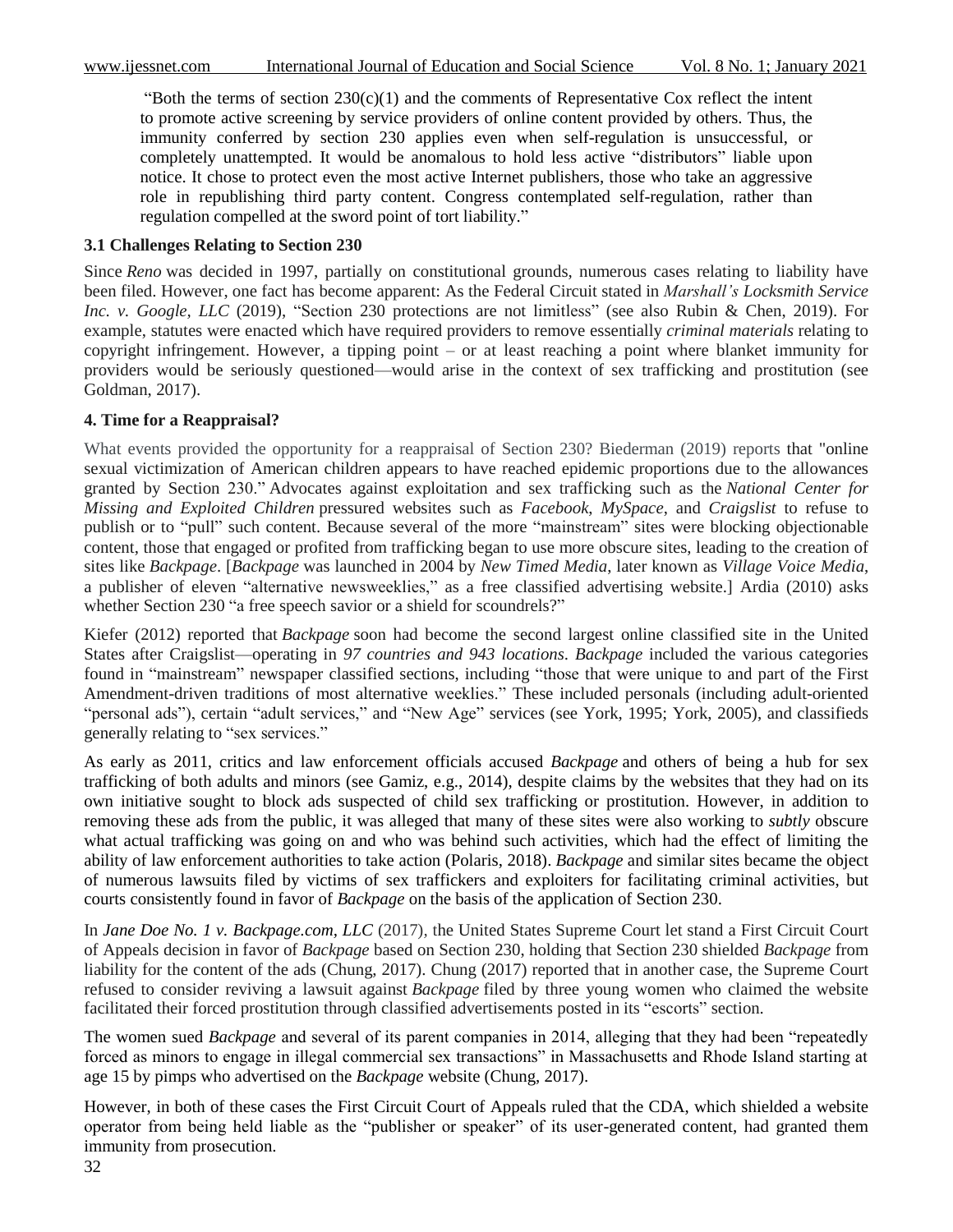#### **4.2 Had Section 230 Protections gone too Far?**

Partially in reaction to generally negative reaction to the dismissal of these lawsuits (see Kende, 2018) and others (*M.A. v. Village Voice Media Holdings*, 2011), Congress simultaneously began an investigation into *Backpage* and similar sites in January 2017. Information indicated that *Backpage* was in fact complicit in aiding and profiting from illegal sex trafficking (see Romero, 2018; Movsisyan, 2019). Volpe (2019) raises an interesting question: Was it time to review Section 230 immunity?

In 2017, Section 230 was amended by the *Stop Enabling Sex Traffickers Act* (SESTA) which requires the removal of material violating federal and state sex trafficking laws (see Liptak, 2017). And, in addition, Congress enacted the *Allow States and Victims to Fight Online Sex Trafficking Act of 2017* (FOSTA) which "expresses the sense of Congress that section 230 of the *Communications Act of 1934* was *not* intended to provide legal protection to websites that unlawfully promote and facilitate prostitution and websites that facilitate traffickers in advertising the sale of unlawful sex acts with sex trafficking victims" (Section 4) (see also Tiku,  $2017$ ).

*FOSTA* was introduced in the House of Representatives by Representative Ann Wagner in April 2017 (Goldman, 2018; Chamberlain, 2019), and SESTA was introduced in the United States Senate by Senator Rob Portman in August 2017 (see Neidig, 2017). Jackman (2017) notes that the *FOSTA-SESTA* bills would modify Section 230 and would apply to parties who "*knowingly facilitate or support sex trafficking*" (Wagner, 2018). *SESTA* was incorporated into the House version of *FOSTA* and the "joint proposal" became known as the "*FOSTA-SESTA Package.*" On February 27, 2018, the *FOSTA-SESTA Package* was passed in the House of Representatives on a vote of 388-25. On March 21, 2018, the *FOSTA-SESTA Package* passed the Senate on a vote of 97-2. [One of the two negative votes was cast by Senator Wyden.] The bill was signed into law by President Trump on April 11, 2018 (Tracy, 2018; see also Kube, 2018).

Perhaps not altogether unsurprisingly, the bill was controversial. *FOSTA-SESTA* was criticized by First Amendment and pro-Internet groups as a "disguised internet censorship bill" that weakens Section 230 immunity (see e.g., ACLU, 2017b). Other criticisms cited the possibility of placing unnecessary burdens on Internet companies and intermediaries that handle user-generated content or communications with service providers; that the legislation would require internet providers to proactively take action against sex trafficking activities; and that the legislation would require a "team of lawyers" to evaluate all possible scenarios under state and federal law. Others argued that requiring Internet companies to become more proactive against sex trafficking might prove "financially unfeasible for smaller companies" (see generally Liptak, 2017). Quinn (2017) argued that the bills would "stifle innovation" in the high-tech sector.

Interestingly, several major organizations, including the ACLU, the Center for Democracy and Technology, the Electronic Frontier Foundation, the Sex Workers Outreach Project, and the Wikimedia Foundation, as well as representatives of the "adult entertainment industry," maintained that *FOSTA-SESTA* did not distinguish between *consensual*, essentially legal, "sex offerings," from *non-consensual* or otherwise illegal acts broadly identified as "trafficking," arguing that *FOSTA-SESTA* would cause websites that were otherwise engaged in legal "adult" entertainment" (see Velek, Schei, & Damm, 2018) to shut down rather than be threatened with liability (Romero, 2018).

Surprisingly, in addition, some online sex workers argued that *FOSTA-SESTA* would harm their safety (Lennard, 2018; Petro, 2018; Burns, 2018), as the online platforms they utilize for offering legal "sex services," were a safe alternative to street prostitution (generally Tripp, 2019). They maintained that the legislation would have the effect of shutting them down entirely and returning them to the "streets," due to the threat of liability (see Zimmerman, 2018).

#### **5. Concluding Comments**

The discussion of Section 230 of the *Communications Decency Act* has lead to a reevaluation of the principle of immunity enjoyed by Internet providers—most especially in relation to sex-trafficking. Although the purpose of removing the possibility of liability was designed to guaranty the robust exchange of ideas on the "information super highway," critics now argue that it provides a shield for sex predators who ply their "dark web" schemes and allurements aimed squarely at sex-traffickers and underage visitors to the web. Whether or not legislators and courts can strike the proper balance between claims of censorship and freedom of speech under the First Amendment is quite another thing.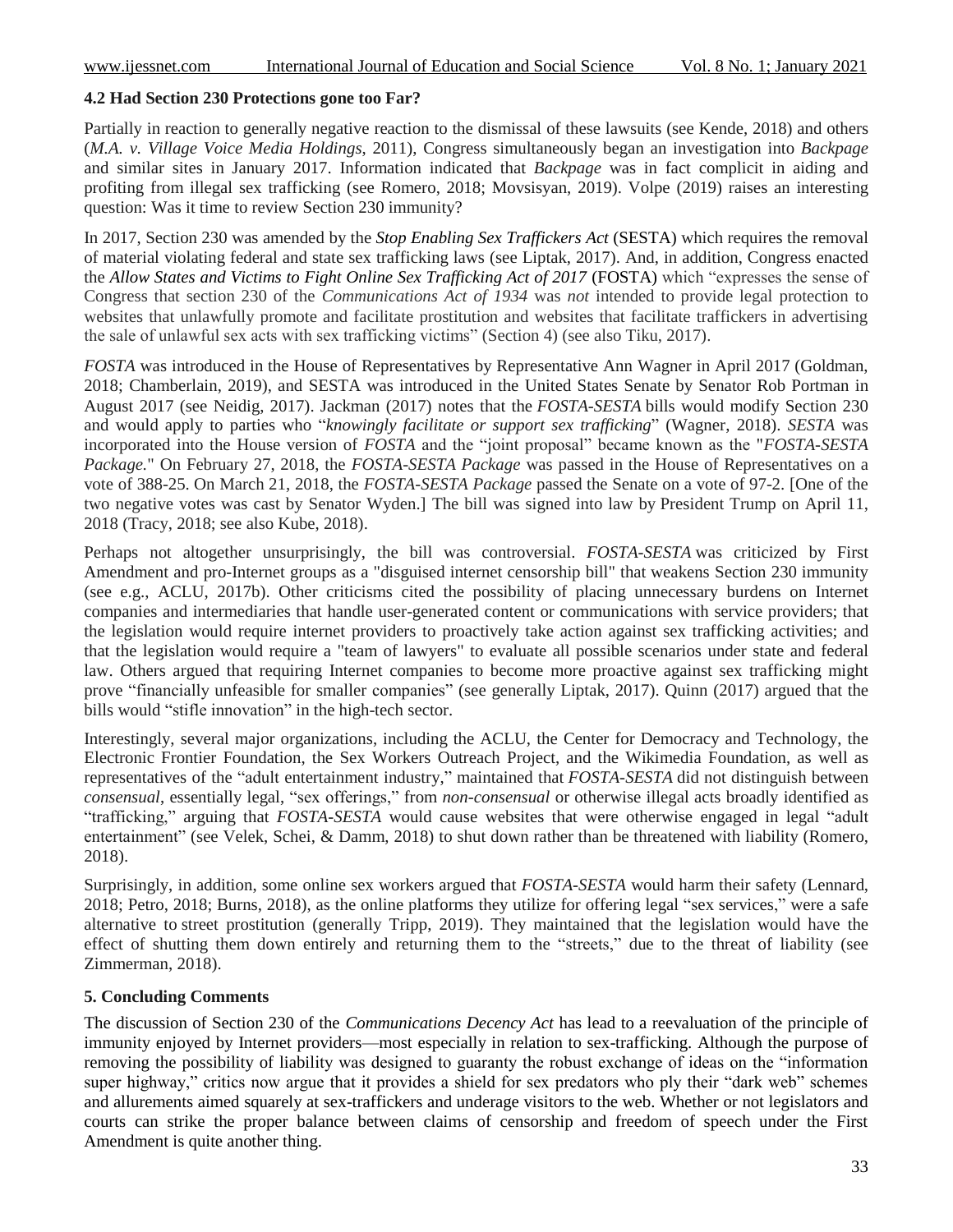www.ijessnet.com International Journal of Education and Social Science Vol. 8 No. 1; January 2021

Interestingly, President Trump had vetoed the Defense Authorization Act (Williams, 2021)—partly because of Congress' failure to repeal or significantly modify Section 230—but not on grounds that it protected sex traffickers. Rather, the President had voiced concerns over political issues relation to what he habitually calls "fake news."

#### **References**

- ACLU (2017a). Reno v. ACLU—Challenge to censorship provisions in the Communications Decency Act. *ACLU.org* (June 20, 2017). Available: [https://www.aclu.org/cases/reno-v-aclu-challenge-censorship](https://www.aclu.org/cases/reno-v-aclu-challenge-censorship-provisions-communications-decency-act)[provisions-communications-decency-act](https://www.aclu.org/cases/reno-v-aclu-challenge-censorship-provisions-communications-decency-act)
- ACLU (2017b). ACLU letter opposing SESTA. *ACLU.org* (November 7, 2017). Available: <https://www.aclu.org/aclu-letter-opposing-sesta>
- Ardia, D.S. (2010). Free speech savior or shield for scoundrels: An empirical study of intermediary immunity under section 230 of the Communications Decency Act. *Loyola (Los Angeles) Law Review*, 43: 373-506.
- Biederman , C. (2019). Inside Backpage.com's vicious battle with the feds. *Wired* (June 18, 2019), Available: **https://www.wired.com/story/inside-backpage-vicious-battle-feds/+&cd=1&hl=en&ct=clnk&gl=us**
- Burns, T. (2018). The deadly consequences of the anti-sex trafficking law. *The Crime Report* (June 4, 2017). Available: [https://thecrimereport.org/2018/06/04/the-deadly-consequences-of-the-anti-sex-trafficking](https://thecrimereport.org/2018/06/04/the-deadly-consequences-of-the-anti-sex-trafficking-law/)[law/](https://thecrimereport.org/2018/06/04/the-deadly-consequences-of-the-anti-sex-trafficking-law/)
- Cannon, R. (1996). The legislative history of Senator Exon's Communication Decency Act: Regulating barbarians on the information superhighway. *Federal Communications Law Journal*, 49(1): 51-94.
- Chamberlain, L. (2019). FOSTA: A hostile law with human cost. *Fordham Law Review,* 87: 2171-2211.
- Chung, A. (2017). U.S. Supreme Court will not examine tech industry legal shield. *Reuters* (January 9, 2017). Available: [https://www.reuters.com/article/us-usa-court-backpage/u-s-supreme-court-will-not-examine](https://www.reuters.com/article/us-usa-court-backpage/u-s-supreme-court-will-not-examine-tech-industry-legal-shield-idUSKBN14T1OR)[tech-industry-legal-shield-idUSKBN14T1OR](https://www.reuters.com/article/us-usa-court-backpage/u-s-supreme-court-will-not-examine-tech-industry-legal-shield-idUSKBN14T1OR)
- Ciolli, A. (2008). Chilling effects: the Communications Decency Act and the online marketplace of ideas. *University of Miami Law Review*, 63: 137-268.
- Gamiz, M. (2014). Website fuels surge in prostitution, police say. *The Morning Call* (July 12, 2014). Available: <https://www.mcall.com/news/watchdog/mc-website-fuels-surge-in-prostitution-police-say-story.html>
- Goldman, E. (2017). Sex trafficking exceptions to section 230. *Santa Clara University Legal Studies Research Paper Number 2017-13*: 1-6. Available: [https://ssrn.com/abstract=3038632;](https://ssrn.com/abstract=3038632) [http://dx.doi.org/10.2139/ssrn.3038632](https://dx.doi.org/10.2139/ssrn.3038632)
- Goldman, E. (2018). The complicated story of FOSTA and section 230. *First Amendment Law Review*, 17: 279- 293.
- Harvard Law Review (2018). Section 230 as first amendment rule (Note). *Harvard Law Review* (online), 131: 2027-ff. Available:<https://harvardlawreview.org/2018/05/section-230-as-first-amendment-rule/>
- Jackman, T. (2017). Senate launches bill to remove immunity for websites hosting illegal content, spurred by Backpage.com. *Washington Post* (August 1, 2017). Available: **crime https://www.washingtonpost.com/news/true-crime/wp/2017/08/01/senate-launches-bill-toremove-immunity-for-websites-hosting-illegal-content-spurred-by-backpage**
- Jacques, S.C. (1997). Reno v. ACLU: Insulating the Internet, the First Amendment, and the marketplace of ideas. *American University Law Review*, 46: 1945-1992.
- Keeton, W. P. et al. (1983). *Prosser and Keeton on torts* (Fifth Edition) Eagan, Minn.: West Group.
- Kende, M. (2017). The U.S. Supreme Court's first amendment refusal to protect children regarding sexually explicit speech on the Internet. In *Digitization and the law* (Hilgendorf, E. & Felde, J. (eds)): 111-126. Baden-Bade, Germany: Nomos.
- Kiefer, M. (2012). Phoenix new times founders selling company. Parent company being sold to group of its employees. *The Republic* (September 23, 2012). Available: [http://archive.azcentral.com/arizonarepublic/news/articles/20120922phoenix-new-times-founders](http://archive.azcentral.com/arizonarepublic/news/articles/20120922phoenix-new-times-founders-selling.html)[selling.html](http://archive.azcentral.com/arizonarepublic/news/articles/20120922phoenix-new-times-founders-selling.html)
- Kosseff, J. (2019). *The twenty-six words that created the Internet* (First Edition). Ithaca, New York: Cornell University Press.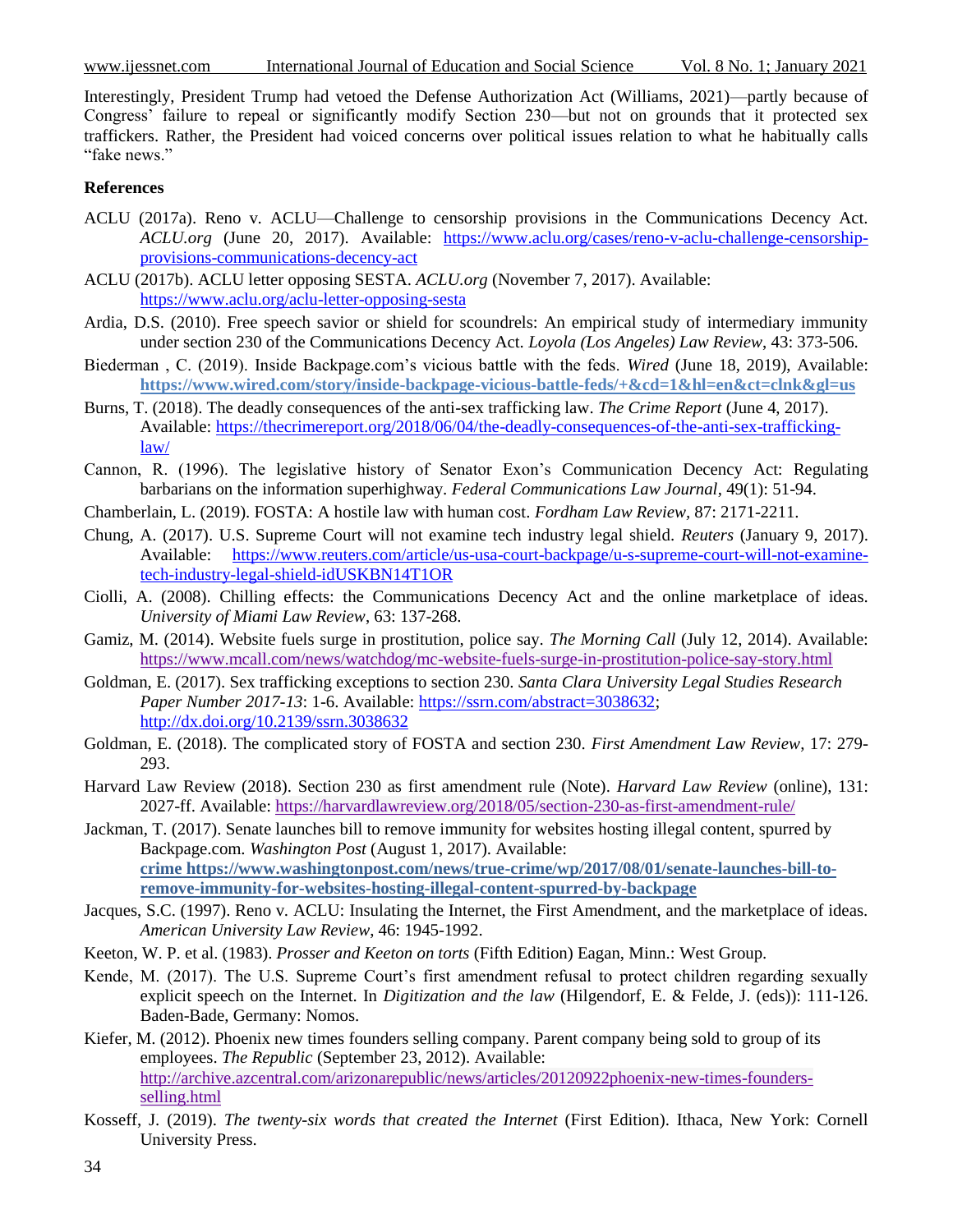- Ku, S. R. & Lipton, J. D. (2006). *Cyberspace law: Cases and materials* (Second Edition). New York: Aspen Publishers (Wolters Kluwer).
- Kube, G. (2018). Uncloaking the traffickers: Why the Communications Decency Act needs to be amended to reach culpable website owners and their ilk. *Journal of International Business and Law*, 17: 173-193.
- Lennard, N. (2018). Law claiming to fight sex trafficking is doing the opposite—by cracking down on sex work advocacy and organizing. *The Intercept* (June 13, 2018). Available: <https://theintercept.com/2018/06/13/sesta-fosta-sex-work-criminalize-advocacy/>
- Liptak, A. (2017). Wikipedia warns that SESTA will strip away protections vital to its existence. *The Verge.com*  (November 11, 2017). Available: [https://www.theverge.com/2017/11/11/16637774/wikipedia-sesta](https://www.theverge.com/2017/11/11/16637774/wikipedia-sesta-serious-concerns-section-230-internet?_ga=2.104368256.1029955868.1574346339-952560819.1574346339)[serious-concerns-section-230-internet](https://www.theverge.com/2017/11/11/16637774/wikipedia-sesta-serious-concerns-section-230-internet?_ga=2.104368256.1029955868.1574346339-952560819.1574346339)
- Mc Guire, J. (1998). The sword of Damocles is not narrow tailoring: The First Amendment victory in Reno v. ACLU. *Case Western Reserve Law Review*, 48(2): 413-435.
- Miles, T. (2007). Barrett v. Rosenthal: Oh, what a tangled web we weave—no liability for web defamation. *North Carolina Central Law Journal*: 29: 267-278.
- Movsisyan, S. (2019). Human trafficking in a digital age: Who should be held accountable? *Michigan State International Law Review*, 27: 539-592.
- Neidig, H. (2017). Senators hear emotional testimony on controversial sex-trafficking bill opposed by Silicon Valley. *The Hill*.*com* (September 19, 2017). Available: [https://thehill.com/policy/technology/351364](https://thehill.com/policy/technology/351364-senate-panel-takes-up-sex-trafficking-bill-opposed-by-silicon-valley) [senate-panel-takes-up-sex-trafficking-bill-opposed-by-silicon-valley](https://thehill.com/policy/technology/351364-senate-panel-takes-up-sex-trafficking-bill-opposed-by-silicon-valley)
- Nunziato, D. C. (2005). The death of the public forum in cyberspace. *Berkeley Technology Law Journal,* 20: 1115-1171.
- Petro, M. (2018). Anti-trafficking legislation shouldn't come at a cost to victims, sex workers. *Rewire News*  (March 1, 2018). Available: [https://rewire.news/article/2018/03/01/anti-trafficking-legislation-shouldnt](https://rewire.news/article/2018/03/01/anti-trafficking-legislation-shouldnt-come-cost-victims-sex-workers/?_ga=2.102036806.637385698.1574354873-1078498639.1574354873)[come-cost-victims-sex-workers/](https://rewire.news/article/2018/03/01/anti-trafficking-legislation-shouldnt-come-cost-victims-sex-workers/?_ga=2.102036806.637385698.1574354873-1078498639.1574354873)
- Polaris (2018). Human trafficking in illicit massage businesses. *Polaris Project* (April 6, 2018). Available: <https://polarisproject.org/news/press-releases/polaris-statement-backpage>
- Quinn, M. (2017). Tech community fighting online sex trafficking bill over fears it will stifle innovation. *Washington Examiner* (September 18, 2017). Available: [https://www.washingtonexaminer.com/tech](https://www.washingtonexaminer.com/tech-community-fighting-online-sex-trafficking-bill-over-fears-it-will-stifle-innovation)[community-fighting-online-sex-trafficking-bill-over-fears-it-will-stifle-innovation](https://www.washingtonexaminer.com/tech-community-fighting-online-sex-trafficking-bill-over-fears-it-will-stifle-innovation)
- Rappaport, S. J. (1995). Rules of the road: The constitutional limits of restricting indecent speech on the information superhighway. *Fordham Intellectual Property, Media, and Entertainment Law Journal*, 6: 301-344.
- Romero, A. (2018). A new law intended to curb sex trafficking threatens the future of the internet as we know it. *Vox* (August 1, 2018). Available: [https://www.vox.com/culture/2018/4/13/17172762/fosta-sesta](https://www.vox.com/culture/2018/4/13/17172762/fosta-sesta-backpage-230-internet-freedom)[backpage-230-internet-freedom](https://www.vox.com/culture/2018/4/13/17172762/fosta-sesta-backpage-230-internet-freedom)
- Ruane, K. A. (2018). How broad a shield? A brief overview of section 230 of the Communications Decency Act. *Congressional Research Service* (February 21, 2018). Available: <https://fas.org/sgp/crs/misc/LSB10082.pdf>
- Rubin, A. & Chen, S. (2019). D.C. circuit holds that section 230 locks out locksmiths. *The Law and Business of Social Media* (Morrison & Foerster LLP) (July 18, 2019). Available: [https://www.jdsupra.com/legalnews/federal-circuit-holds-that-section-230-58105/](https://www.jdsupra.com/legalnews/federal-circuit-holds-that-section-230-58105/?__hstc=43953530.7d291cbecb1a69e2ca25b6e62d0684d0.1574345016038.1574345016038.1574345016038.1&__hssc=43953530.2.1574345016039&__hsfp=969430428) Sheridan, D. R. (1997). Zeran v. AOL and the effect of section 230 of the Communications Decency Act upon liability for defamation on the Internet. *Alabama Law Review*: 61: 147-179.
- Soderman, W.A. (1996). Communications Decency Act. *Britannica.com.* Available: <https://www.britannica.com/topic/Communications-Decency-Act>
- Tiku, N. (2017). The sex trafficking fight could take down a bedrock tech law. *Wired* (September 28, 2017). Available: [https://truckersagainsttrafficking.org/10-4-2017-the-sex-trafficking-fight-could-take-down-a](https://truckersagainsttrafficking.org/10-4-2017-the-sex-trafficking-fight-could-take-down-a-bedrock-tech-law/)[bedrock-tech-law/](https://truckersagainsttrafficking.org/10-4-2017-the-sex-trafficking-fight-could-take-down-a-bedrock-tech-law/)
- Tracy, P. (2018). Trump signs controversial 'sex-trafficking' bill that could hurt the future of the Internet. *Dailydot.com.* (March 24, 2018). Available:<https://www.dailydot.com/debug/what-is-sesta-fosta-bioll/>